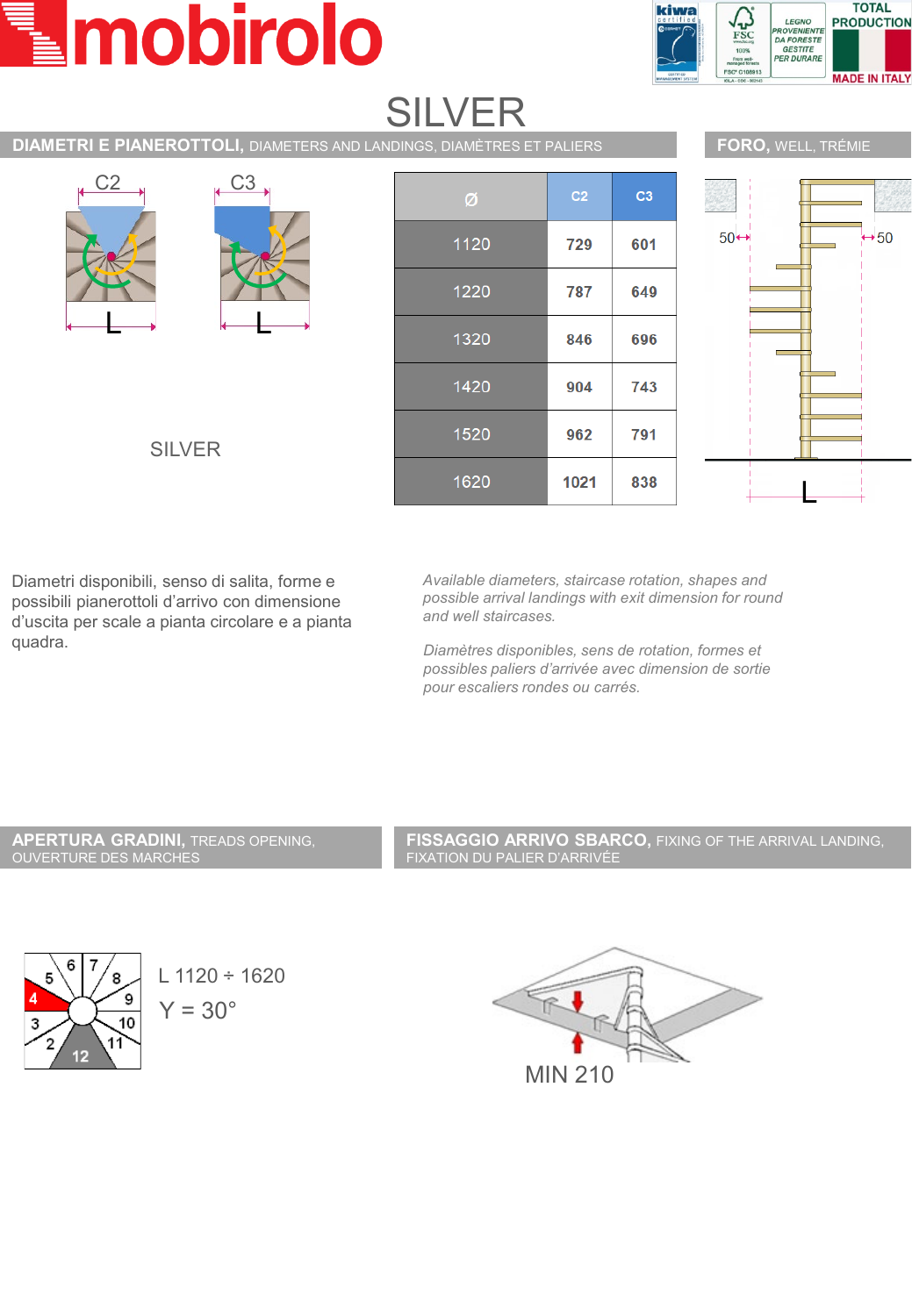



## SILVER

**ALTEZZE E NUMERO GRADINI,** FLOOR HEIGHTS AND TREADS NUMBER, HAUTEURS ET NOMBRE DES MARCHES - **G11 ÷ G…**



CORRIMANO LEGNO *WOOD HANDRAIL MAIN COURANTE EN BOIS*

> ESSENZA FAGGIO *BEECH WOOD ESSENCE HÊTRE*

RINGHIERA COLONNE Ø 22mm *BANISTER WITH SPINDLES Ø 22mm GARDE-CORPS AVEC COLONNETTES Ø 22mm*

> PALO METALLO *METAL CENTRAL POLE POTEAU OU HÊTRE*

PORTATA 200 Kg/m² *LOAD 200 Kg/m² PORTÊÊ 200 Kg/m²*

SENSO DI SALITA: ORARIO E ANTIORARIO USO INTERNO *STAIRCASE ROTATION: CLOCKWISE AND ANTICLOCKWISE INTERNAL USE SENS DE MONTÊÊ: HORAIRE OU ANTI-HORAIRE USAGE INTÊRIEUR*

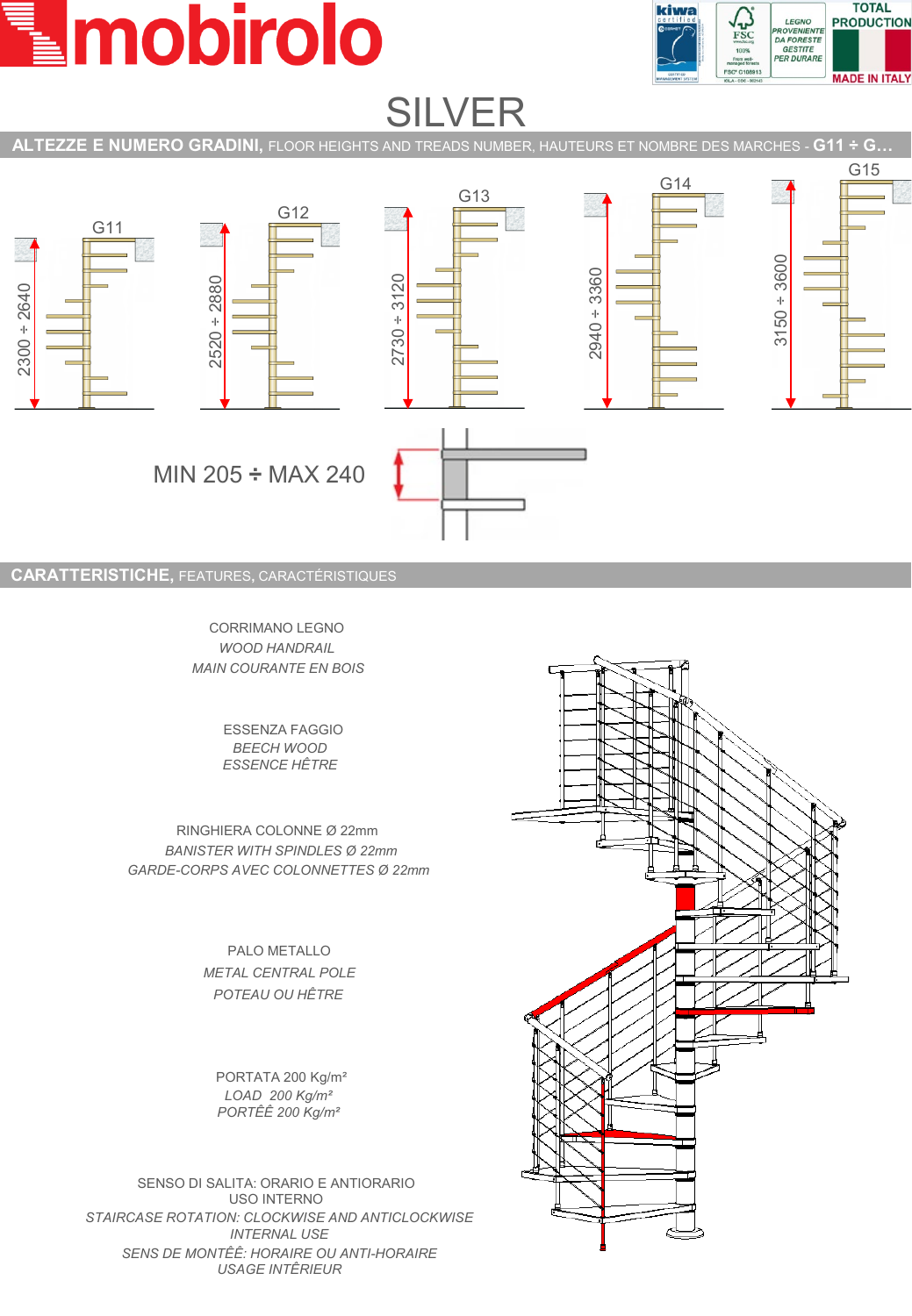## mobirolo



## SILVER

**ALTEZZE E NUMERO GRADINI,** FLOOR HEIGHTS AND TREADS NUMBER, HAUTEURS ET NOMBRE DES MARCHES - **G11 ÷ G…**



CORRIMANO LEGNO *WOOD HANDRAIL MAIN COURANTE EN BOIS*

> ESSENZA FAGGIO *BEECH WOOD ESSENCE HÊTRE*

RINGHIERA COLONNE Ø 22mm *BANISTER WITH SPINDLES Ø 22mm GARDE-CORPS AVEC COLONNETTES Ø 22mm*

> PALO METALLO *METAL CENTRAL POLE POTEAU OU HÊTRE*

PORTATA 200 Kg/m² *LOAD 200 Kg/m² PORTÊÊ 200 Kg/m²*

SENSO DI SALITA: ORARIO E ANTIORARIO USO INTERNO *STAIRCASE ROTATION: CLOCKWISE AND ANTICLOCKWISE INTERNAL USE SENS DE MONTÊÊ: HORAIRE OU ANTI-HORAIRE USAGE INTÊRIEUR*